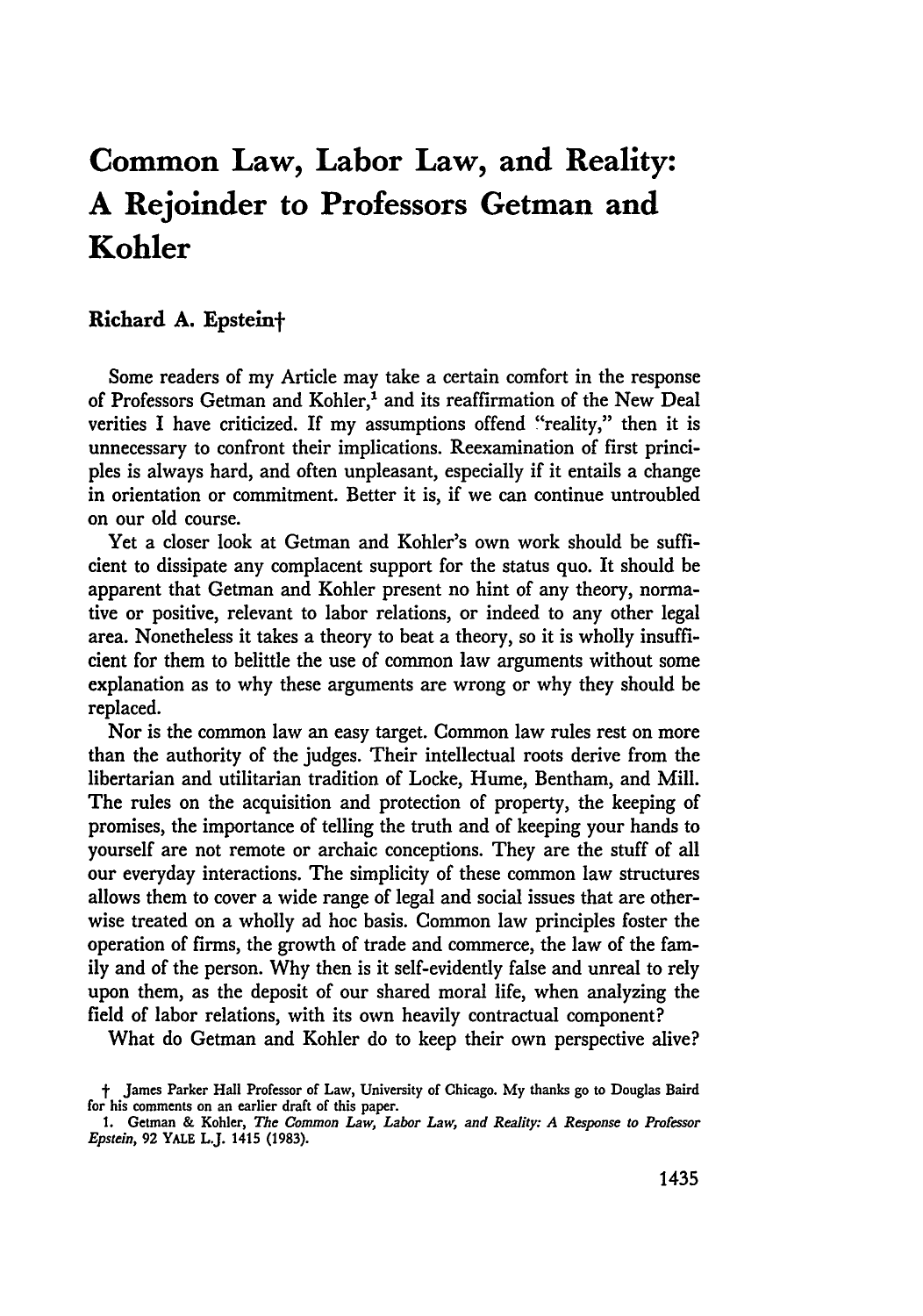The written evidence shows that they are ill-equipped to enter into any serious intellectual debate that does not accept the soundness of their own political assumptions. At some points their Comment rests upon simple upper-class bias. They write, "Mass production techniques increasingly made skills obsolescent and workers fungible."2 The proposition is obviously false to anyone who has ever watched two carpenters work side by side. More importantly it is false even in mass production industries. Why else is there the great concern for quality control in the automobile industry, expressed both by Detroit and its critics?

At other points, Getman and Kohler take refuge in the opinion of others. They rely on the rhetoric of prominent labor leaders, such as Samuel Gompers or John Mitchell,<sup>3</sup> to explain the goals and aspirations of unions. But at no point do they explain why partisan statements give us an accurate account of union behavior. They recount the reports of political commissions,<sup>4</sup> the speeches of bar association presidents and Senators,<sup>5</sup> or work done by economists and sociologists, such as Commons, Witte and Weber, fifty years ago. $6$  Yet they show no awareness of any of the economic work done in the past generation on agency costs, bargaining theory, economic rents, collective action, imperfect information, public choice or monopoly power. At critical junctures they speak about "values" and "American ideology."' Nonetheless, they fail to say anything concrete about my specific substantive criticisms of the National Labor Relations Act or of my detailed defense of common law ideas, including the yellow dog contract. Their political commitment is everywhere. Their intellectual commitment, invisible.

My criticism goes not only to their general orientation. It also extends to some of the specific points that they make in their Comment. It is sufficient to identify several here.

First, Getman and Kohler are wrong to assert that the present system of labor relations depends upon private bargains and not upon government intervention. It is clearly an amalgam of both. To be sure, the government does not negotiate the terms, but it does set the basic framework in which those terms are negotiated. It holds union elections; it polices unfair labor practices; it determines bargaining units; it regulates secondary boycotts. Getman and Kohler could scarcely argue that the terms of labor-management negotiations are unaffected by government intervention, or else they would not want to defend the present order. At best they

- 2. *Id.* at 1418.
- 3. *Id.* at 1422.
- *4. Id.* at 1425.
- 5. *Id.* at 1428. *6. Id.* at 1427-30.
- *7. Id.* at 1421.
-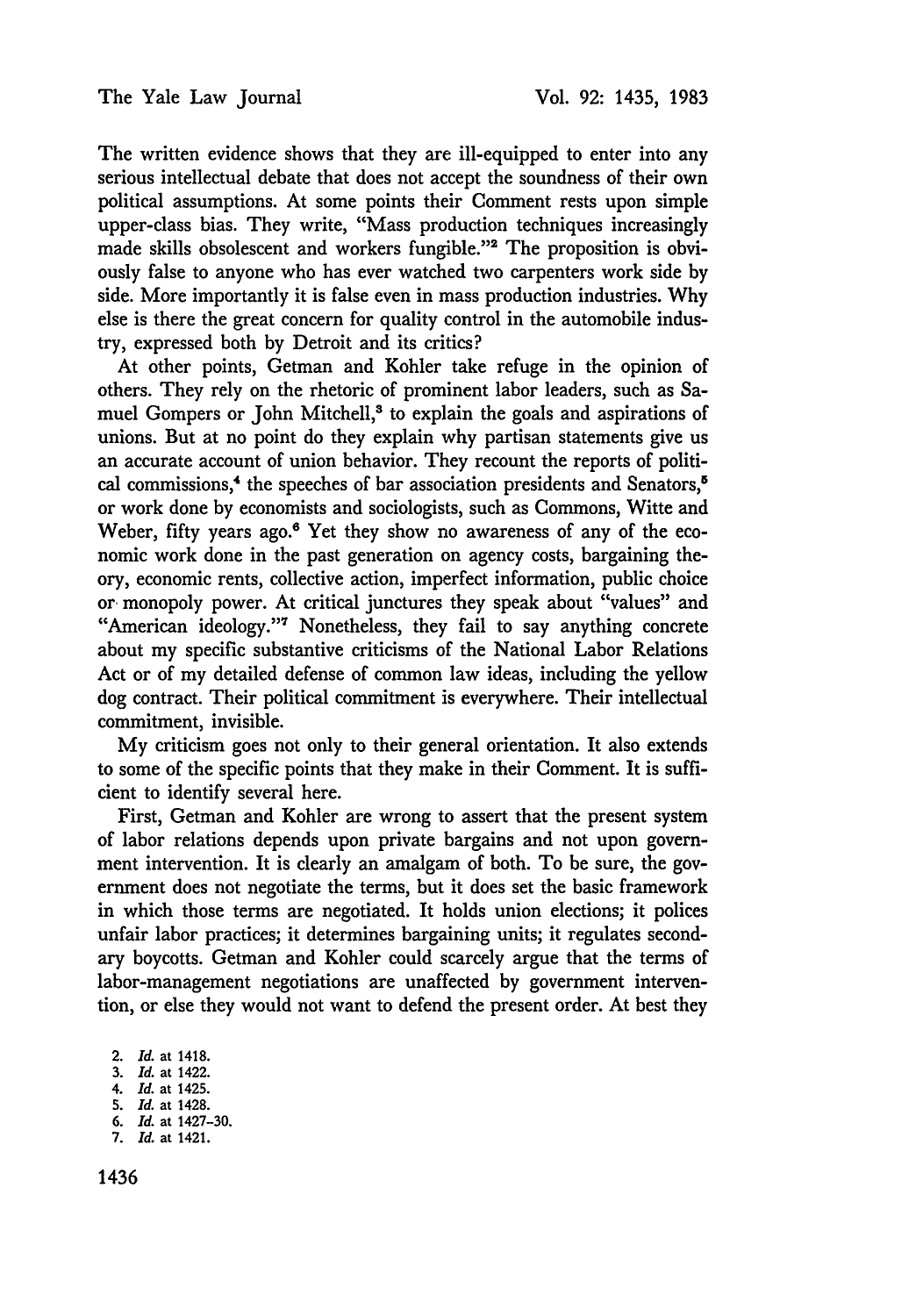have shown that government intervention could be more intrusive and ham-handed than it is. We should be grateful for whatever rationality our system does possess, for the British experience shows us how easy it is to do worse, far worse, than we have done. It hardly follows that the current position represents the social optimum.

Second, Getman and Kohler are wrong to assert that the proposition that private contracts work to the mutual benefit of both parties is simply a matter of *ipse dixit.8* The proposition follows from the general assumption about economic self-interest in the market place, at least if one assumes that workers possess any intelligence and competence. They might as well have said that they have refuted the Coase theorem, which rests upon just this assumption.<sup>9</sup> Nor does the proposition here depend solely upon theoretical arguments. With the yellow dog contract, for example, it is easy to identify the sources of gain, not only to the employer, but also to the workers who sign them: wages are as high as they are with the union, employment is steadier, and union obligations need not be met.

Getman and Kohler think, however, that they can make their case by being wholly negative. Yet it is fair to ask in response: How do they think the world operates if this proposition is as a general matter false? Their position is deeply troubling as a moral matter. If contracts do not work to the benefit of the parties to them, what sense do they make of marriage, partnership, friendship, or business relationships? What about academic institutions? Why do they allow people to vote or to participate in public life? To deny the assumption about mutual benefit is literally to call into question the rationality of human behavior. It is to think that the world is truly a chaotic and a disordered place. It is to credit persons with so little knowledge of their own preferences and desires that one wonders why we should bother to respect any individual rights at all. It is, in the end, to denigrate the importance and integrity of the individual.

Their position is also deeply troubling as a descriptive matter. The key difficulty is that they have no discernible behavioral assumptions of their own. Do they want us to assume that workers, especially those who are faced with general privation, systematically enter into contracts that make them worse off? If not, then how do workers behave and why? Getman and Kohler's unsystematic and anti-intellectual approach ends all serious discussion about all serious issues. It leads to no empirically verifiable results and has no descriptive power.

The proof of the pudding is in the eating. Getman and Kohler do not stick to their original position when they wish to make their own affirma-

*<sup>8.</sup> Id.* at 1429 n.63. I discuss the point in detail, Epstein, *A Common Law for Labor Relations: A Critique of the New Deal Labor Legislation,* **92** YALE L.J. 1357 (1983).

<sup>9.</sup> See Coase, *The Problem of Social Cost,* 3 J. L. & **ECON.** 1 **(1960).**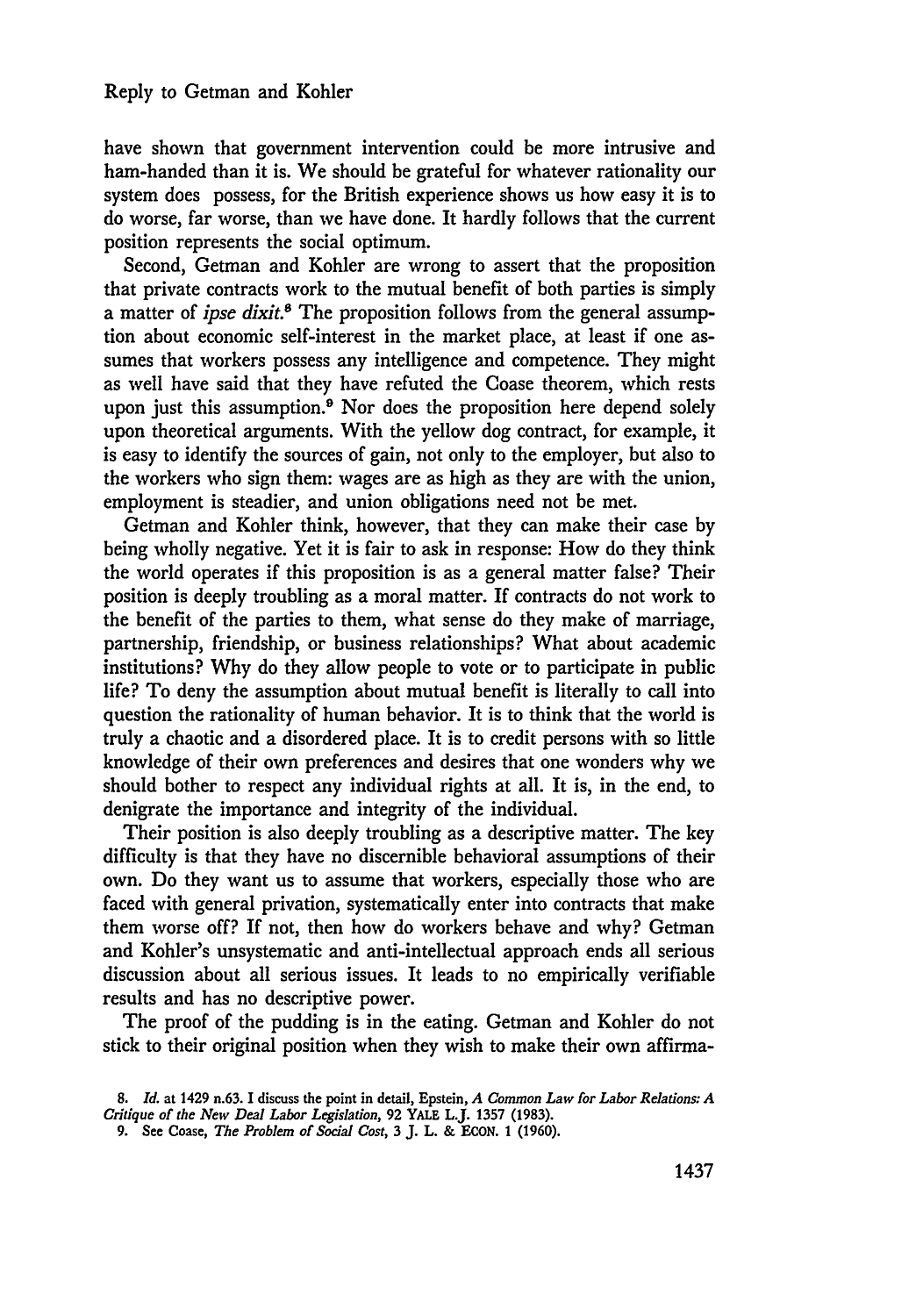tive case. They implicitly resort to the assumption that contracts work to the mutual benefit of the parties in explaining the behavior of workers, employers and unions under the current law. Thus "[als long as employees have the right to unionize, non-union employers are motivated to pay union scale or above, and employees are in a position to monitor the indirect promises which are a regular feature of union organizing campaigns."<sup>10</sup> But that monitoring succeeds only if workers can compare alternatives in a rational manner, which Getman's own work suggests that they are able to do.<sup>11</sup> Indeed, mutual self-interest lies at the heart of current law, for why allow collective bargaining agreements at all if workers do not know their own self-interest when they vote on contract ratification? If anything, the current institutional structure makes workers' choices more difficult than they were at common law, given the present need for collective choices to resolve intra-union conflicts. Yet Getman and Kohler never explain why workers, who can maneuver in the current environment, lack similar 'competence to make intelligent choices under a simpler common law regime. All they show us is what everyone knows, that some union workers at least are better off under the current law than under the common law. But they have no social criterion, be it the minimization of force and fraud or the maximization of individual utility, to explain why their position is a social good.

Third, Getman and Kohler rebuke me for not offering empirical evidence for my position. But that in no way detracts from the importance of developing a theory that helps make sense of the empirical data that is collected. Note too that Getman and Kohler offer no new empirical evidence of their own, and because of their total indifference to theory, they cannot even begin to interpret the empirical studies they do mention.<sup>12</sup>

In undertaking this study our objective was to discover as much as we could about what has happened and is happening in a significant number of union-management situations. To accomplish this, we talked directly and informally with many management and union representatives to learn in some detail their labor relations experiences. Although we outline in a general way the topics we wished to investigate, ruling out any attempt to assess the broad economic impact of unions, we did not formulate any precise hypotheses for investigation. We followed Professor Slicter's characteristic approach of trying to acquire through extensive interviews a feeling for important developments in labor relations.

*Id.* at ix. The book is faithful to the method. It is a mine of information, but it lacks all theoretical coherence, and does not address the questions of institutional arrangement to which my paper is directed.

The second source cited is R. **FREEMAN** & J. MEDOFF, WHAT DO UNIONS **Do?** (1984). The book had not been published when I wrote my article, but I did refer to their earlier study, Freeman &

1438

<sup>10.</sup> Getman & Kohler, *supra* note 1, at 1423. Note that the argument is good even without collective bargaining, although the wage levels should be expected to change.

**<sup>11.</sup>** Getman, Goldberg, & Herman, *The National Labor Relations Board Voting Study: A Preliminary Report,* **1 J. LEGAL STUD. 233 (1972).**

<sup>12.</sup> *See* S. SLICTER, **J.** HEALY, **E.** LIVERNASH, THE IMPACT OF COLLECTIVE **BARGAINING ON** MANAGEMENT **(1960).** The book is a huge study of labor relations whose method is well stated in the Author's Preface written by Healy and Livernash: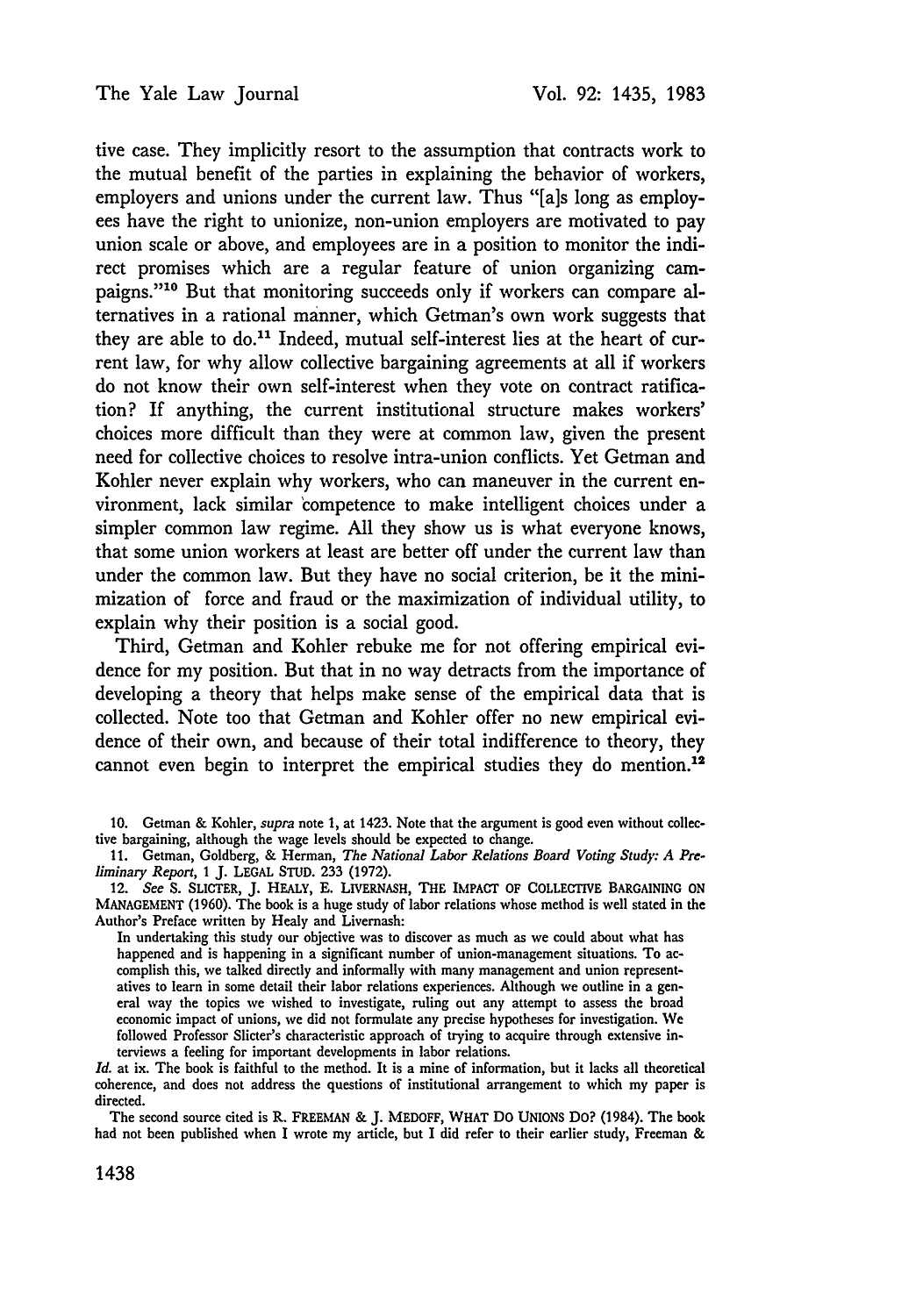Take for example their claim that union workers have been found, on average, to be as productive as non-union workers.13 Getman and Kohler treat the insight as though it carried the day on the soundness of the current labor laws. The inference is far too hasty, even if the data are correct. Note two theoretical complications.

There is first the question of holding inputs constant. The empirical work typically controls for a number of observable variables that have a connection to productivity: education, years of experience, age, marital status and the like. But the productivity equation is far more complex, and is influenced by variables that are far more difficult for an outsider to observe and quantify. Nonetheless, if unions promise a higher wage, one should expect a larger number of individuals to queue up for the available jobs. The employer (or union official) has every interest in getting the best workers for the stipulated wage, and he should be able to observe characteristics that an outside analyst might miss, be it in dress, attitude, speech or the like. He can be expected to pick superior workers from the queue, who will then demonstrate the greater productivity. It need not follow therefore that unions themselves increase the level of productivity of workers. They may simply be able to attract a superior class of workers to union jobs, workers who in more competitive markets would take positions elsewhere. The high level of union productivity might well mask a reduced overall level of social productivity as good workers seek union positions in order to share monopoly rents. In other words, unions tend to distort the relative price levels and so lead to a misallocation of resources. The private gains to union workers thus stem from redistribution and do not reflect any social increase in wealth.

A second factor also must be taken into account. Where labor markets are in equilibrium, one must expect that union workers will on average have higher productivity than nonunion workers to offset their higher wages. Otherwise union firms will be driven out of the market by cheaper competition. Nonetheless there is nothing in this observation that establishes that the current collective bargaining laws reach a social optimum. It is probable that certain firms have been unable to survive either the threat or the fact of unionization. The loss of these firms must be reflected in any total picture, but it will not be captured in any study that mistakenly confines its attention to the wage and productivity profiles of those firms able to survive unionization.

The same methodological mistake can bias the analysis of collective bargaining. Classical economic theory predicts that, after an initial shake-out,

Medoff, *The Two Faces of Unionism,* 57 PUB. INT. **69 (1979).** For a discussion of some of their arguments, see *infra* **p.** 1440.

**<sup>13.</sup>** Getman **&** Kohler, *supra* note **1,** at 1432-33.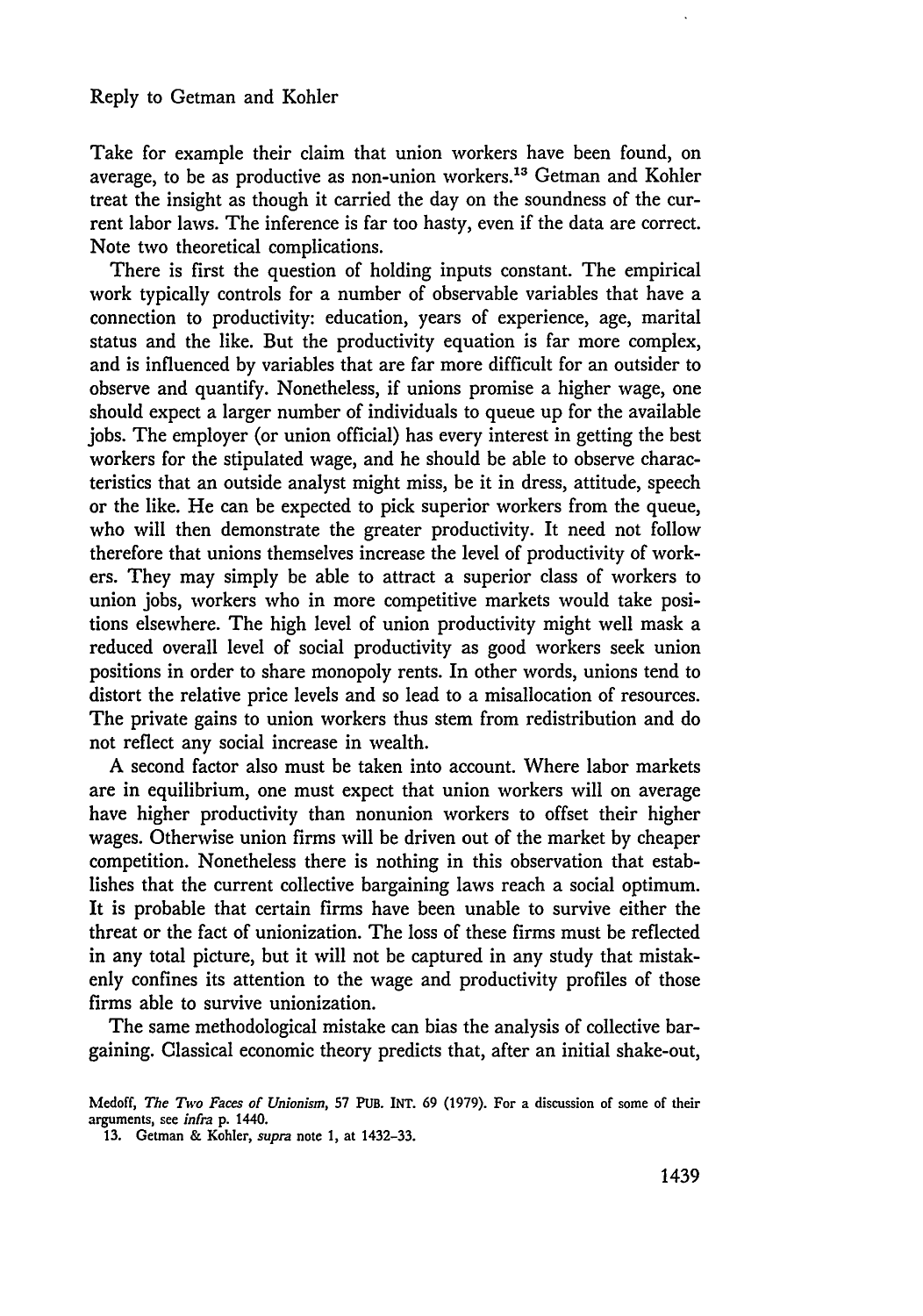the workers under collective bargaining will often show a high level of satisfaction. Yet again the survivorship issue must be confronted. The existing firms are those in which workers and unions are able to overcome their organization problems, largely because of a low variation in preferences among group members. The satisfaction of the winners, however, ignores those workers who were unable to obtain entry into the unionized firm, or those who left because they did not fit into its collective structure. Getman and Kohler never explain why the happiness of the winners, i.e. unionized workers, should be treated as a social justification if unionization is a negative-sum game for society at large. **Why** should unionized workers prosper at the expense of their less fortunate fellow workers? The consuming public? The employer who wishes not to contract with them? Getman and Kohler's praise of the current law does not follow from the empirical work on which they uncritically rely.

Getman and Kohler are similarly misguided on other empirical questions. They quote passages from Freeman and Medoff on the relationship between unions and wage inequality.<sup>14</sup> They note that unions do increase the wage inequalities in some situations, but that this is acceptable because unions favor wage equalization within establishments, equal pay for equal work across establishments, and reductions in white- and bluecollar wage differentials generally. But what Getman and Kohler never do is explain to us why these interferences in markets are warranted. Where different levels of investment are necessary for different types of work, wage differentials are desirable, for otherwise there is an oversupply at one end of the market and an insufficient supply at the other. For its part, equal pay for equal work leaves all its basic terms undefined, and promises only the kind of administrative nightmare that hardly counts as a self-evident good. Again one needs a theory which explains why wage equality is a good or a bad thing. Getman and Kohler offer none.

Finally, Getman and Kohler misstate the nature of my proposals. A belief in contractual ordering does not require a commitment to any particular contractual form. I happen to be a defender of the contract at will, and oppose all efforts to make that contract illegal and against public policy.<sup>15</sup> But I have no wish to ban collective agreements where they are entered into voluntarily. If unions do provide the net benefits that Freeman and Medoff insist they do, then some firms will court them even if mandatory collective bargaining becomes a thing of the past. But the issue that divides me from Getman and Kohler is the in-kind subsidy that is given union groups under the present labor law. They repeatedly speak of

<sup>14.</sup> *Id.* at 1432 n.77.

**<sup>15.</sup>** *See* Epstein, *In Defense of the Contract At Will,* 52 **U.** CHI. L. REV. (forthcoming) (1984).